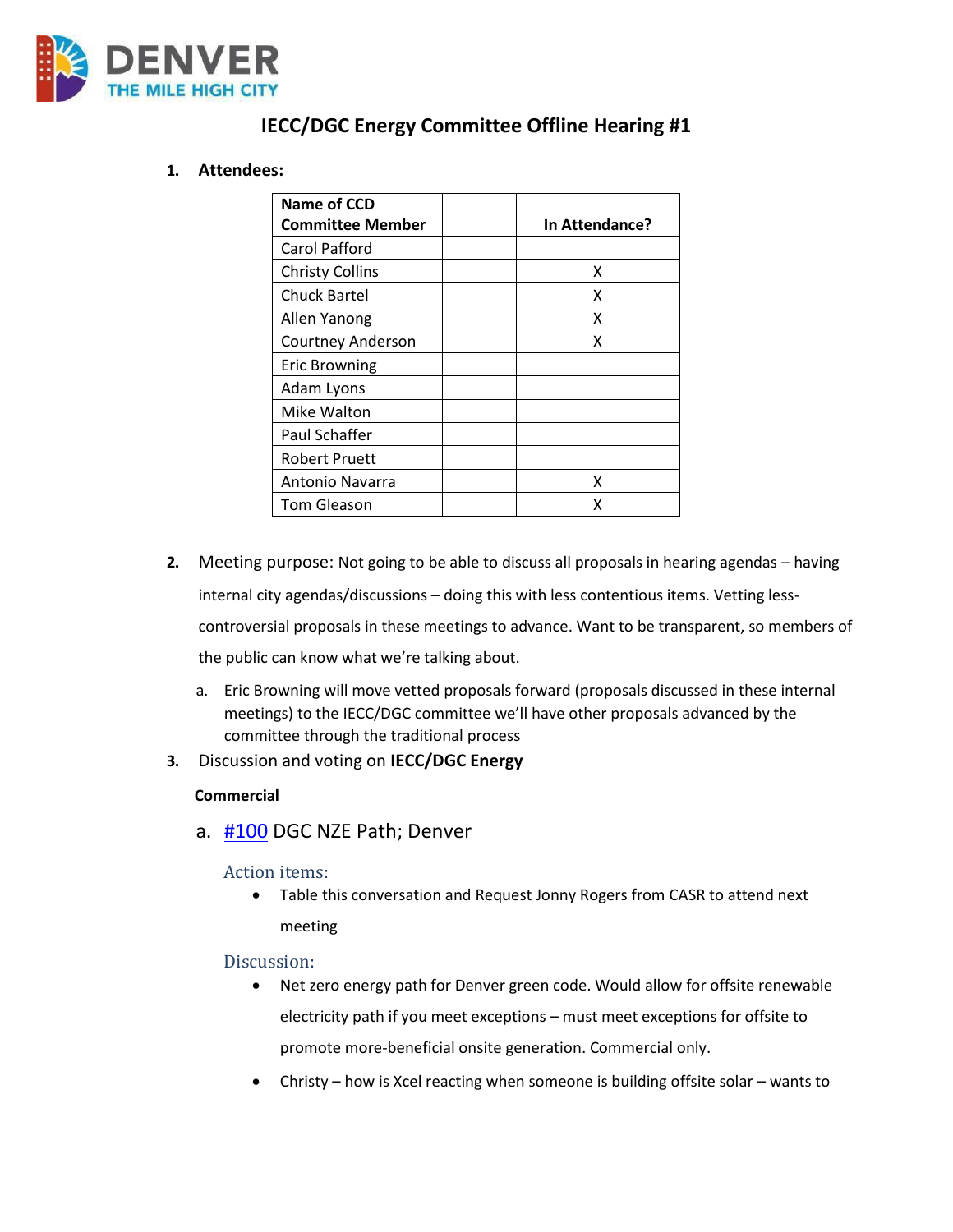understand how this process works to spur additional renewable capacity. Also how is Xcel calculating 80% - Xcel meeting 80% of Denver's electricity needs – how is Xcel calculating this and planning for future electricity demand. How is 80% energy goal adjusted each year as electricity demand rises? @Jonny

- Pilot teams should be trying their best to meet goals/pilot outcomes
- If a developer sells a property, developer has to disclose DGC involvement related to that property
- b. [#62](https://www.denvergov.org/files/assets/public/community-planning-and-development/documents/ds/building-codes/code-adoption/amendment-proposals/iecc/62_c402.5_air-barrier-testing.pdf) C402.5.1.2 Air Barrier Compliance; Noresco/Denver

### Action items:

- o Provide Noresco with notes to update proposal
- o If a project exceeds 0.6 threshold and they've done corrective measures and it didn't work, what do they need to do? @Courtney utilize exception Allen saw in other portion of the code. No penalty for over 0.4 but penalty for over 0.6. Adjust for R&I occupancies
- o Residential exception from 0.3 to 0.5 and then nonresidential from 0.4 or 4.6 CFM – match C402.5.3 @Courtney – what happens when they exceed these limits?
- $\circ$  @Courtney Keep deletion within the code exceptions have been removed and testing is required

### Discussion:

- Proposal was written by Noresco air barrier testing
- Makes air sealing testing required rather than give options
- Chuck: a lot of references in code were deleted on how to construct an air barrier that meets code/performance test. What happens if they don't pass air barrier test? Information on how to construct an air barrier is useful

## c. [#74.2](https://www.denvergov.org/files/assets/public/community-planning-and-development/documents/ds/building-codes/code-adoption/amendment-proposals/iecc/iecc_c405.13_com.pdf) C405.13 - Congregate roof penetrations for solar; Noresco/Denver

## Action items:

• Provide Noresco with notes to update proposal

### Discussion:

- Proposal was written by Noresco
- Adequate roof area for future onsite solar
- Difference in exception requirements is unclear 4+ stories above grade for non-residential buildings, but 7+ stories above grade for high-rise residential and hotels
- Should this match the existing Appendix?